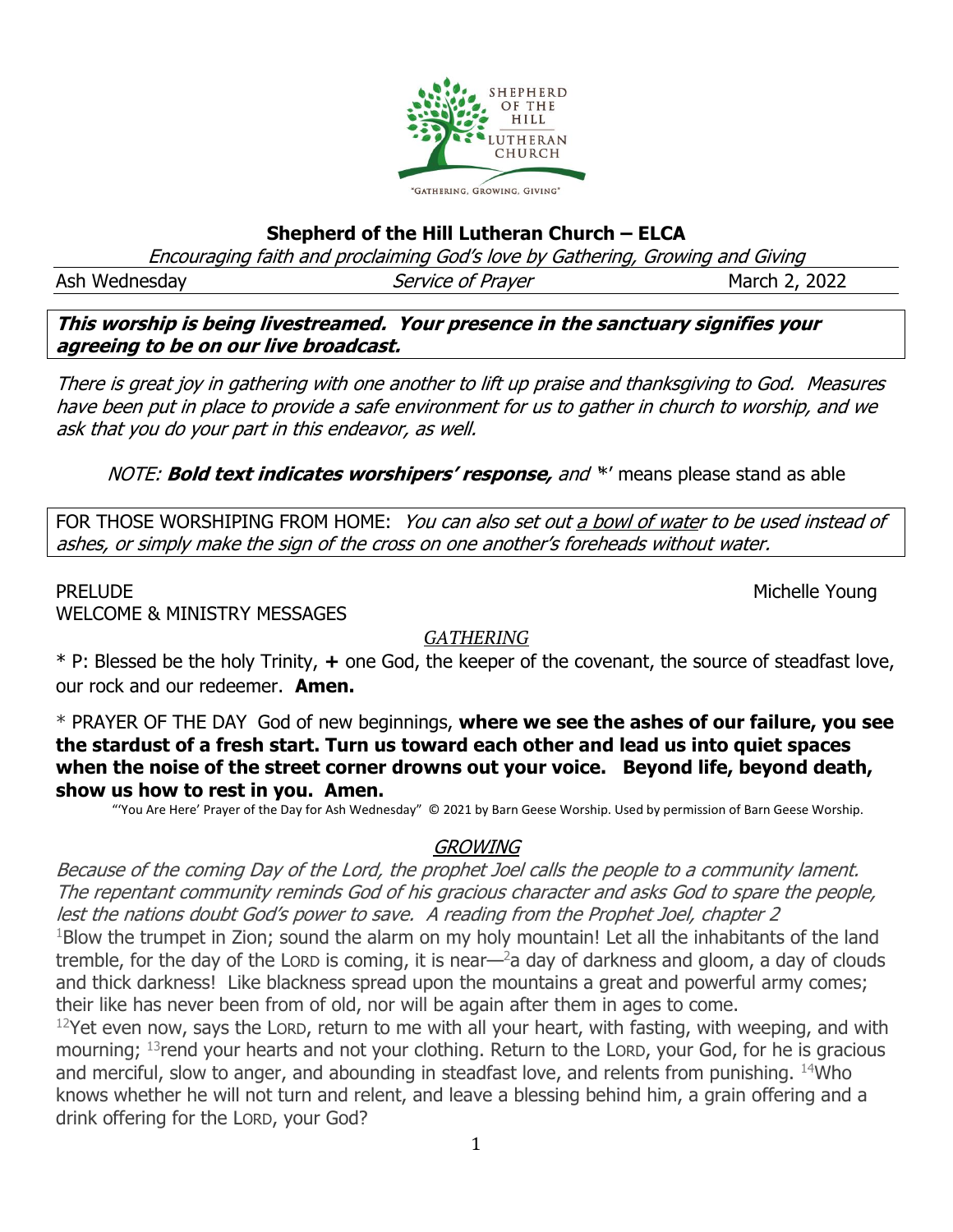$15$ Blow the trumpet in Zion; sanctify a fast; call a solemn assembly;  $16$  gather the people. Sanctify the congregation; assemble the aged; gather the children, even infants at the breast. Let the bridegroom leave his room, and the bride her canopy.

 $17$ Between the vestibule and the altar let the priests, the ministers of the LORD, weep. Let them say, "Spare your people, O LORD, and do not make your heritage a mockery, a byword among the nations. Why should it be said among the peoples, 'Where is their God?'" The Word of the Lord. Thanks be **to God.**

In the Sermon on the Mount, Jesus speaks of certain acts of piety or devotion such as: almsgiving (also known as giving to those in need), prayer, and fasting, however he emphasizes that such spiritual devotions must NOT be done in a manner just so all can see what you are doing. \* P: The Gospel for Ash Wednesday is from the 6th Chapter of Matthew. **Glory to you, O Lord**

## CONCERNING ALMSGIVING

[Jesus said to the disciples:] "Beware of practicing your piety before others in order to be seen by them; for then you have no reward from your Father in heaven. "So whenever you give alms, do not sound a trumpet before you, as the hypocrites do in the synagogues and in the streets, so that they may be praised by others. Truly I tell you, they have received their reward. But when you give alms, do not let your left hand know what your right hand is doing, so that your alms may be done in secret; and your Father who sees in secret will reward you.

## **ALL: From dust you came and to dust you will return**

#### CONCERNING PRAYER

"And whenever you pray, do not be like the hypocrites; for they love to stand and pray in the synagogues and at the street corners, so that they may be seen by others. Truly I tell you, they have received their reward. But whenever you pray, go into your room and shut the door and pray to your Father who is in secret; and your Father who sees in secret will reward you.

#### **ALL: From dust you came and to dust you will return**

#### CONCERNING FASTING

"And whenever you fast, do not look dismal, like the hypocrites, for they disfigure their faces so as to show others that they are fasting. Truly I tell you, they have received their reward. But when you fast, put oil on your head and wash your face, so that your fasting may be seen not by others but by your Father who is in secret; and your Father who sees in secret will reward you.

#### **ALL: From dust you came and to dust you will return**

#### CONCERNING TREASURES

"Do not store up for yourselves treasures on earth, where moth and rust consume and where thieves break in and steal; but store up for yourselves treasures in heaven, where neither moth nor rust consumes and where thieves do not break in and steal. For where your treasure is, there your heart will be also."

# **ALL: From dust you came and to dust you will return**

MESSAGE Pastor Mary Eide Green #315 HYMN OF THE DAY "Jesus the very thought of you"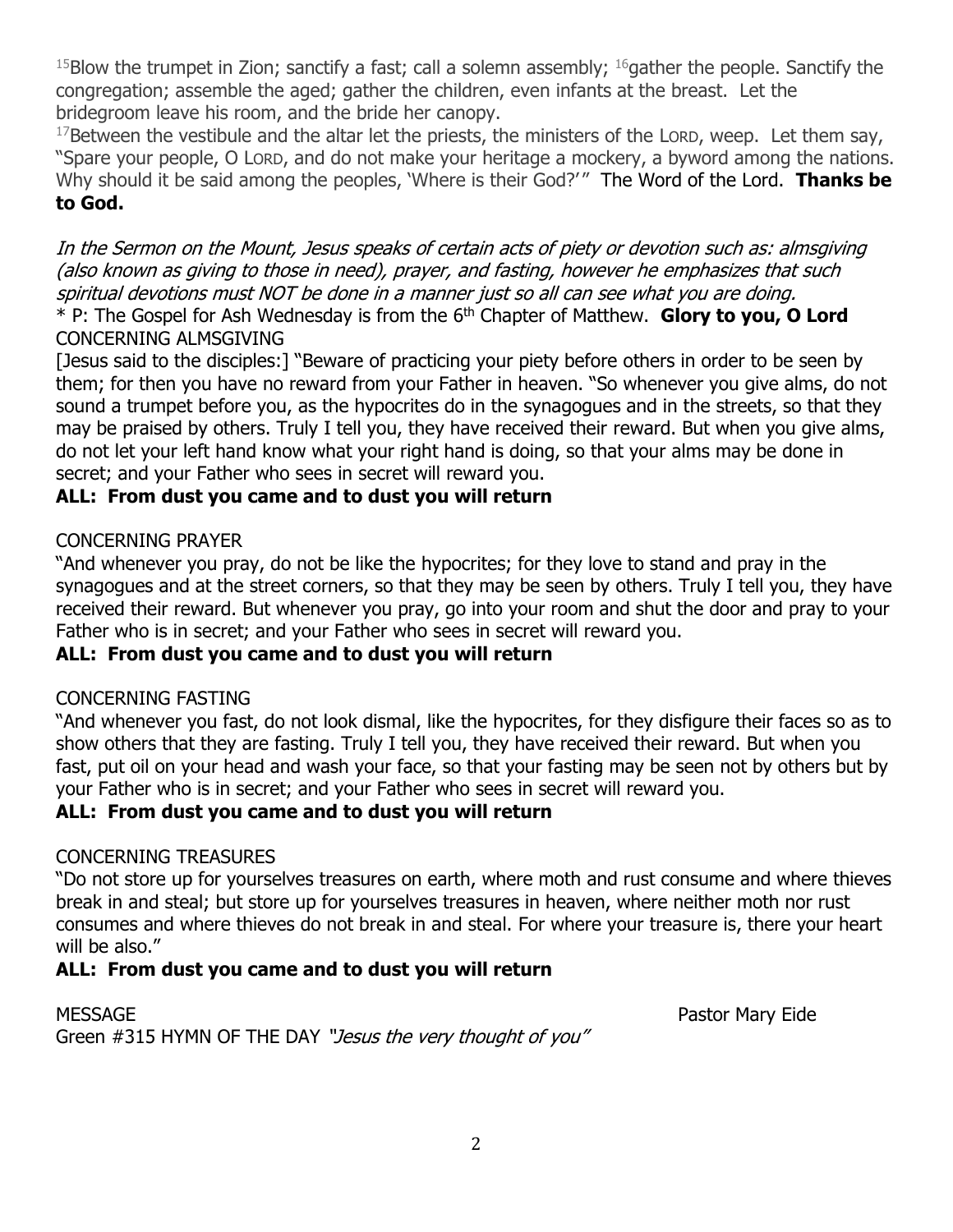Public Domain



Text: attr. Bernard of Clairvaux, 1091-1153; tr. Edward Caswall, 1814-1878<br>Music: ST. AGNES, John B. Dykes, 1823-1876

#### INVITATION TO LENT

#### \* CONFESSION OF SIN

Let us acknowledge our sin in the presence of God and of one another. (Pause) Most holy and merciful God, we confess we have not loved you with our whole heart, and mind, and strength. We have not loved our neighbors as ourselves. We have not forgiven others as we have been forgiven. **Have mercy on me, O God, according to your unwavering love; in your great compassion blot out my sin.**

We admit how we have shut our ears to your whispered reminders to be in a relationship with you, talking with you, and leaning on your wisdom as we go through our day.

**Wash me through and through and cleanse me from my sin.**

We confess our past unfaithfulness and how we have allowed pride, envy, double standards, and indifference to infect our lives and our society. These failings have led us to see past others or value them less because they are not like us. We have neglected the needs of fellow humans, allowing injustice and cruelty to become a part of who we are in the world.

**Have mercy on me, O God, according to your unwavering love; in your great compassion blot out my offenses.**

On Ash Wednesday we begin our forty-day journey toward Easter. Marking our foreheads with dust, or water, we acknowledge that we all die and return to the earth. At the same time, the mark traces the life-giving cross that was indelibly placed on our foreheads at baptism. While we journey through Lent to return to God, we have already been reconciled to God through Christ. We humbly pray for God to make our hearts clean while we rejoice that "now is the day of salvation." [ELCA Worship » Blog Archive Worship in the Home: Ash Wednesday, February 17, 2021 -](https://blogs.elca.org/worship/3336/) ELCA Worship - Evangelical Lutheran Church in America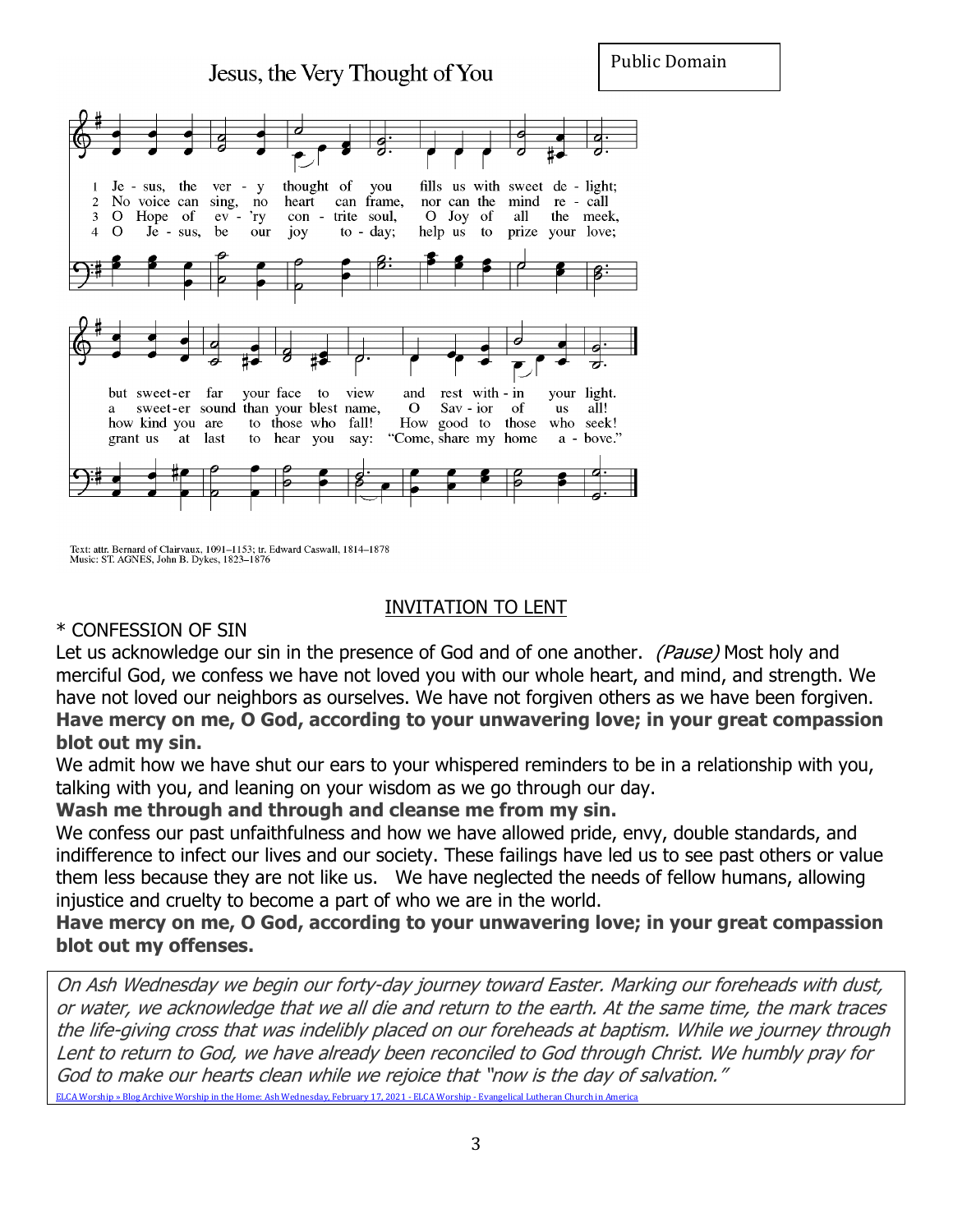PRAYER BEFORE IMPOSITION OF ASHESAlmighty God, **you have created us out of the dust of the earth. May these ashes be a sign of our mortality and penitence, reminding us that only by the cross of our Lord Jesus Christ are we given eternal life; through the same Jesus Christ, our Savior and Lord. Amen.**

People may come forward and kneel or stand to receive the ashes. Ministers mark the forehead of each person with a cross of ashes, saying:

Remember that you are dust, and to dust you shall return.

PRAYER AFTER ASHES HAVE BEEN RECEIVED Accomplish in us, O God, **the work of your salvation, we may show forth your glory in the world. By the cross and passion of your Son, our Savior, bring us with all your saints to the joy of his resurrection. Amen.** 

# GIVING

NOTE: Giving to support God's ministry at Shepherd of the Hill can be mailed to (Mailing address: 207 University St., Elk Mound, WI 54739 – OR – by going on our website (**www.sothem.org**) to **GIVE** tab to make a one time or reoccurring donation. Setting up an account with GivePlus is easy!

\* OFFERING PRAYERLord Jesus**, we experience your abundance for our daily lives. We give back to you in gratitude, that our lives may shine a light on your goodness. Amen.**

\* LENTEN PRAYER Dear God of our whole selves, As we journey through this season of Lent, **teach us how to give**, so that we can joyfully respond when you call us to serve. **Teach us how to pray**, so that we can be closer to you in all that we do throughout the day. **Teach us how to let go**, so nothing can stand in the way of our connection with you. **Teach us how to prepare**, so we can be ready to receive your love, wisdom, and blessing**. Help us to remember that in all ways we belong to you. Amen.**

\* LORD'S PRAYERS **Our Father, who art in heaven, hallowed be thy name; thy kingdom come; thy will be done; on earth as it is in heaven. Give us this day our daily bread. And forgive us our trespasses, as we forgive those who trespass against us. And lead us not into temptation; but deliver us from evil. For thine is the kingdom, the power and the glory, for ever and ever. Amen**

\* ANNOUNCEMENTS

\* BLESSING You are what God made you to be: holy and beloved, freed to serve your neighbor. God bless you  $\pm$  that you may be a blessing to others, in the name of the holy and life-giving Trinity. **Amen**.

\* GREEN #99 SENDING HYMN "O Lord, throughout These 40 Days"vs. 1-2, 4 Page 5

**\*** DISMISSAL Go in peace. Jesus meets you on the way. **Thanks be to God.**

# **\* POSTLUDE**

#### ANNOUNCEMENTS

| Friday: | 10am-Noon | - Food Pantry            |
|---------|-----------|--------------------------|
| SUNDAY: | $8:45$ am | - Sunday School          |
|         | 10:00am   | - Holy Communion Worship |

# PRAYER VIGIL FOR PEACE IN UKRAINE

Menomonie United Methodist Church is hosting a community-wide prayer vigil **6:30pm Thur., 3/10th.** The church is located at 2703 Bongey Drive, Menomonie WI (Close to River Heights Elementary School)